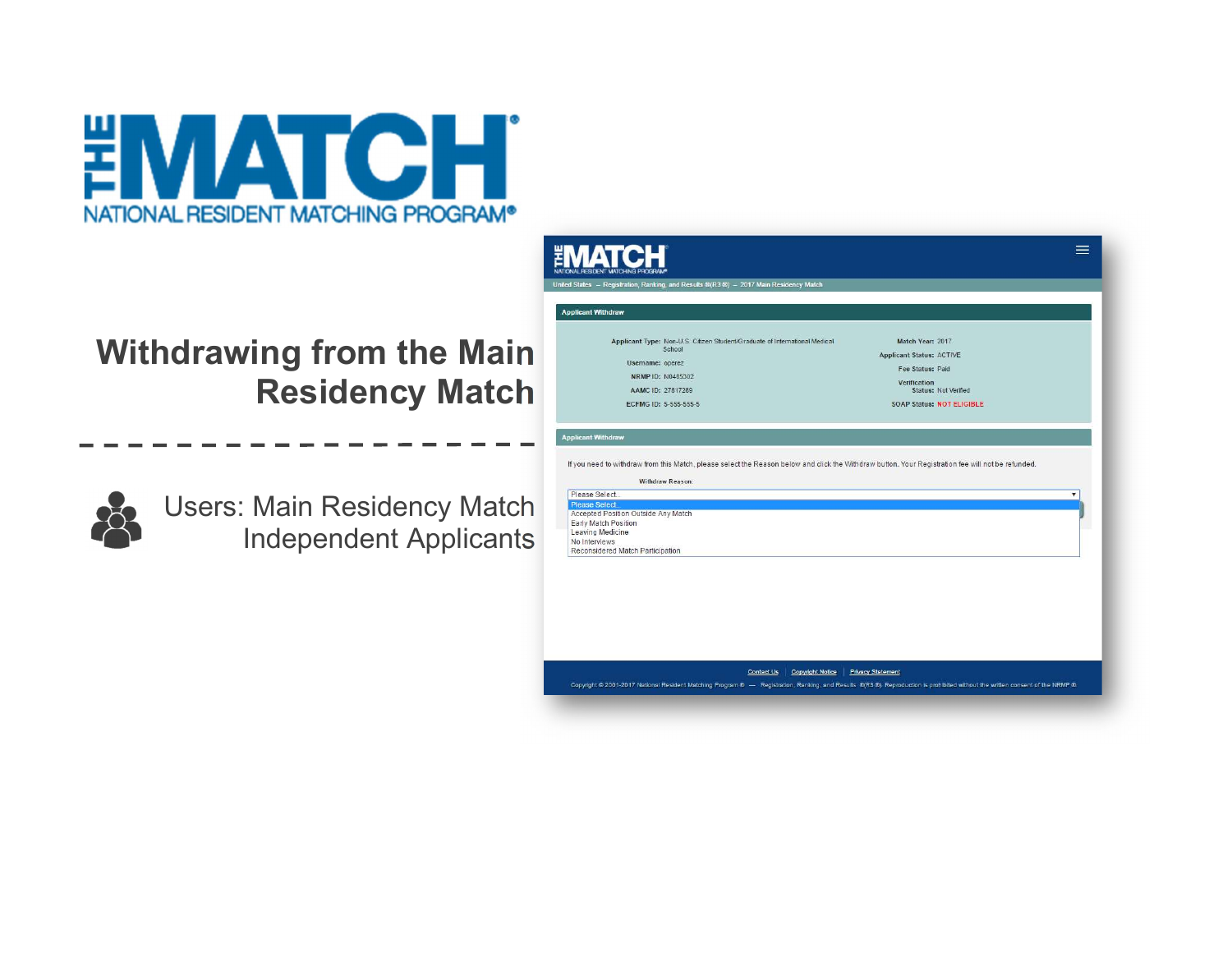## Note: This Withdrawing from the Main Residency Match guide explains how to complete this task using a mobile device. The menu options are the same whether using a mobile device or desktop.

#### Who can withdraw from a Match?



#### U.S. Seniors:

- X C.S. seniors.<br>
U.S. seniors in MD and DO medical schools **cannot** withdraw themselves. Only the NRMP school official can withdraw U.S. seniors.
	- Please contact your school official to request withdrawal from the Match



#### Independent Applicants including:

- International medical school students/graduates
- Previous graduates of an LCME-accredited medical school
- Canadian medical school students/graduates
- U.S. osteopathic medical school graduates
- You must withdraw before the Rank Order List (ROL) Deadline.
- If you have submitted a certified ROL and do not withdraw by the ROL Deadline, you will be included in the Match and will be obligated to accept an appointment, if matched to a program.
- Registration fees are NOT refunded if you withdraw from a Match.

### Login:

- 1. Enter the Username and Password you created for accessing the Registration, Ranking, and Results (R3®) system.
- 2. Click Login.

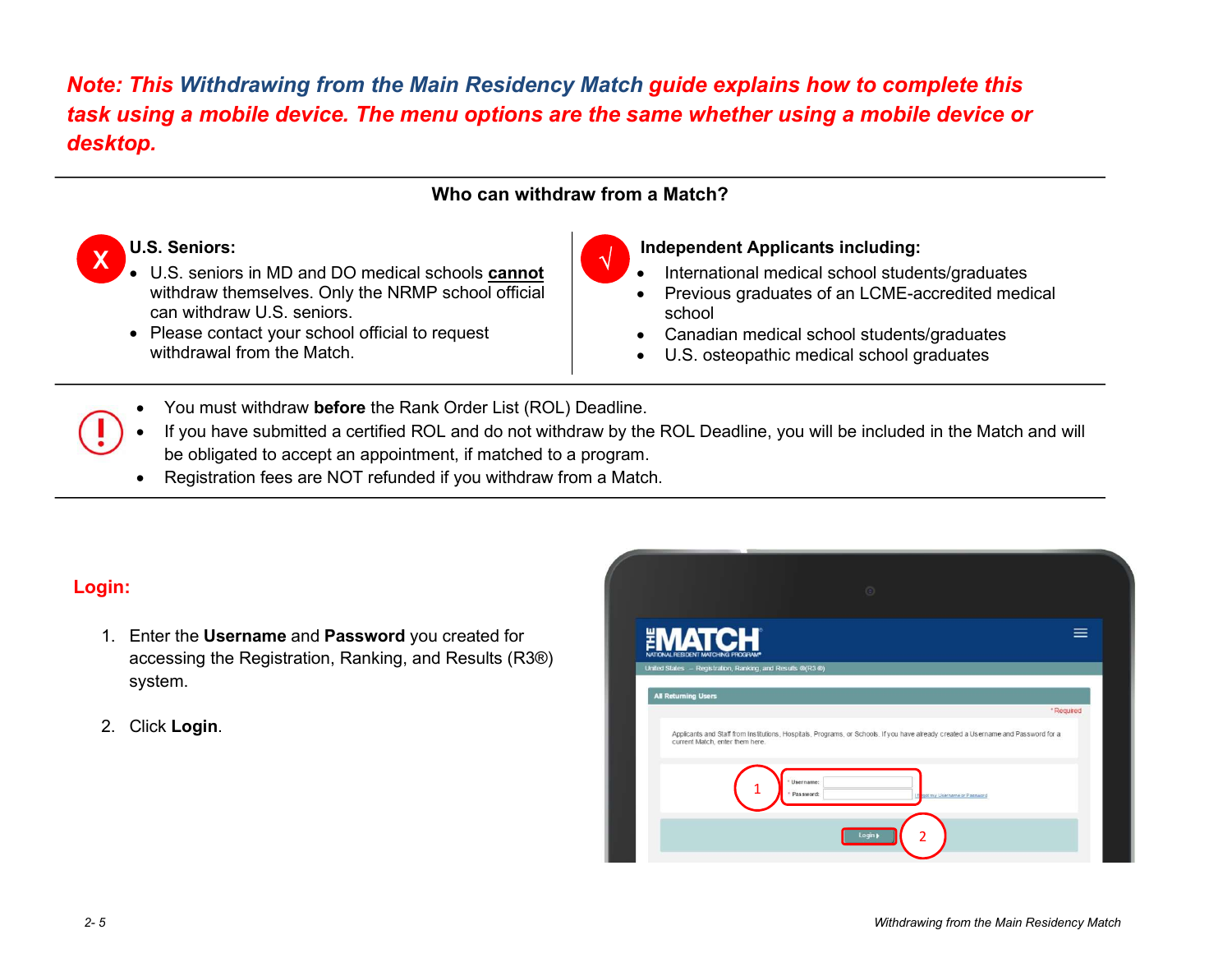The Match Home Page displays for your registered Match.



- 
- 
- 

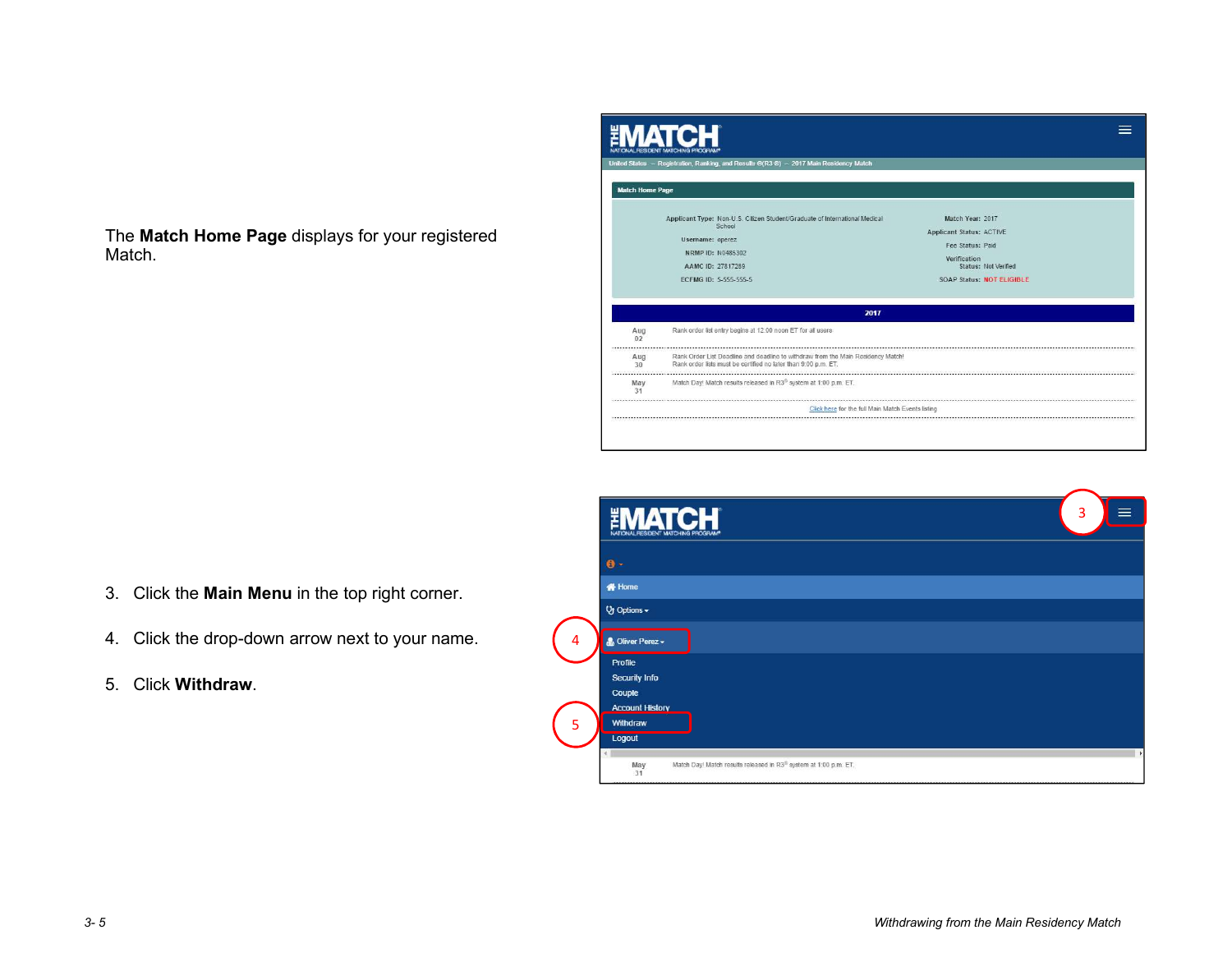- 2 the appropriate response. The Applicant Withdraw screen displays.<br>
6. Click the Withdraw Reason drop-down arrow. Select<br>
the appropriate response.<br>
7. Click the Withdraw button.<br>
6. Click the Withdraw button.
- 

|                                                                                                                                 | <b>Applicant Withdraw</b>                                                                                                                                                                                                                                                                                                                 |
|---------------------------------------------------------------------------------------------------------------------------------|-------------------------------------------------------------------------------------------------------------------------------------------------------------------------------------------------------------------------------------------------------------------------------------------------------------------------------------------|
| The Applicant Withdraw screen displays.                                                                                         | Applicant Type: Non-U.S. Citizen Student/Graduate of International Medical<br>Match Year: 2017<br>School<br><b>Applicant Status: ACTIVE</b><br>Username: operez<br>Fee Status: Paid<br><b>NRMP ID: N0485302</b><br>Verification<br>AAMC ID: 27817289<br>Status: Not Verified<br>ECFMG ID: 5-555-555-5<br><b>SOAP Status: NOT ELIGIBLE</b> |
| 6. Click the Withdraw Reason drop-down arrow. Select<br>the appropriate response.                                               | <b>Applicant Withdraw</b><br>If you need to withdraw from this Match, please select the Reason below and click the Withdraw button. Your Registration fee will not be refunded.                                                                                                                                                           |
| 7. Click the <b>Withdraw</b> button.                                                                                            | <b>Withdraw Reason</b><br>Please Select.<br>Please Select.<br>Accepted Position Outside Any Match<br>Early Match Position<br>6<br>Leaving Medicine<br>No Interviews<br>Reconsidered Match Participation                                                                                                                                   |
|                                                                                                                                 | <b>Applicant Withdraw</b><br>If you need to withdraw from this Match, please select the Reason below and click the Withdraw button. Your Registration fee will not be refunded.<br>Withdraw Reason:                                                                                                                                       |
|                                                                                                                                 | Withdraw »                                                                                                                                                                                                                                                                                                                                |
|                                                                                                                                 | 亖<br>United States - Registration, Ranking, and Results @(R3 @) - 2017 Main Residency Match                                                                                                                                                                                                                                               |
| 8. The Please Enter Your Authentication Information<br>pop-up displays. Enter your Password.<br>Click Submit to continue.<br>a. | <b>Applicant Withdraw</b><br>Applicant Type: Non-U.S. Citizen Student/Graduate of International Medical<br>Match Year: 2017<br>School<br><b>Applicant Status: ACTIVE</b><br>Username: operez<br>Fee Status: Paid<br>NRMP ID: N0485302<br>Verification<br>AAMC ID: 2781728<br>Status: Not Verified                                         |
| b. Click Cancel to return to the Applicant                                                                                      | <b>ECFMG ID: 5-55</b><br>$\boldsymbol{\mathsf{x}}$<br><b>Please Enter Your Authentication Information</b>                                                                                                                                                                                                                                 |

- -
	- Withdraw page.

| Click the <b>Withdraw</b> button.                                                                                                                                                         | Withdraw Reason:<br>Please Select<br>Please Select<br>Accepted Position Outside Any Match<br>Early Match Position<br>Leaving Medicine<br>6<br>No Interviews<br>Reconsidered Match Participation                                                                                                                                                                                                                                                                                                                                                                                                                                                                                                                                                                                                                                                                                                      |
|-------------------------------------------------------------------------------------------------------------------------------------------------------------------------------------------|------------------------------------------------------------------------------------------------------------------------------------------------------------------------------------------------------------------------------------------------------------------------------------------------------------------------------------------------------------------------------------------------------------------------------------------------------------------------------------------------------------------------------------------------------------------------------------------------------------------------------------------------------------------------------------------------------------------------------------------------------------------------------------------------------------------------------------------------------------------------------------------------------|
|                                                                                                                                                                                           | <b>Applicant Withdraw</b><br>If you need to withdraw from this Match, please select the Reason below and click the Withdraw button. Your Registration fee will not be refunded.<br>Withdraw Reason:<br>Withdraw >                                                                                                                                                                                                                                                                                                                                                                                                                                                                                                                                                                                                                                                                                    |
| The Please Enter Your Authentication Information<br>pop-up displays. Enter your Password.<br>a. Click Submit to continue.<br>b. Click Cancel to return to the Applicant<br>Withdraw page. | $\equiv$<br>United States - Registration, Ranking, and Results ®(R3 ®) - 2017 Main Residency Match<br><b>Applicant Withdraw</b><br>Applicant Type: Non-U.S. Citizen Student/Graduate of International Medical<br>Match Year: 2017<br>School<br><b>Applicant Status: ACTIVE</b><br>Username: operez<br>Fee Status: Paid<br>NRMP ID: N0485302<br>Verification<br>AAMC ID: 27817289<br>Status: Not Verified<br>ECFMG ID: 5-557-55<br>BI F<br>$\boldsymbol{\mathsf{x}}$<br><b>Please Enter Your Authentication Information</b><br><b>Applicant Withdraw</b><br>Are you sure you want to withdraw from this Match?<br>To withdraw, please enter your password and click <submit>. Otherwise, click<br/>8<br/><cancel>.<br/>If you need to with<br/>fee vill not be refunded<br/>Password:<br/><b>Witndraw R</b><br/>Reconsidered Match Participatio<br/><b>IV</b><br/>Submit<br/>Cancel</cancel></submit> |